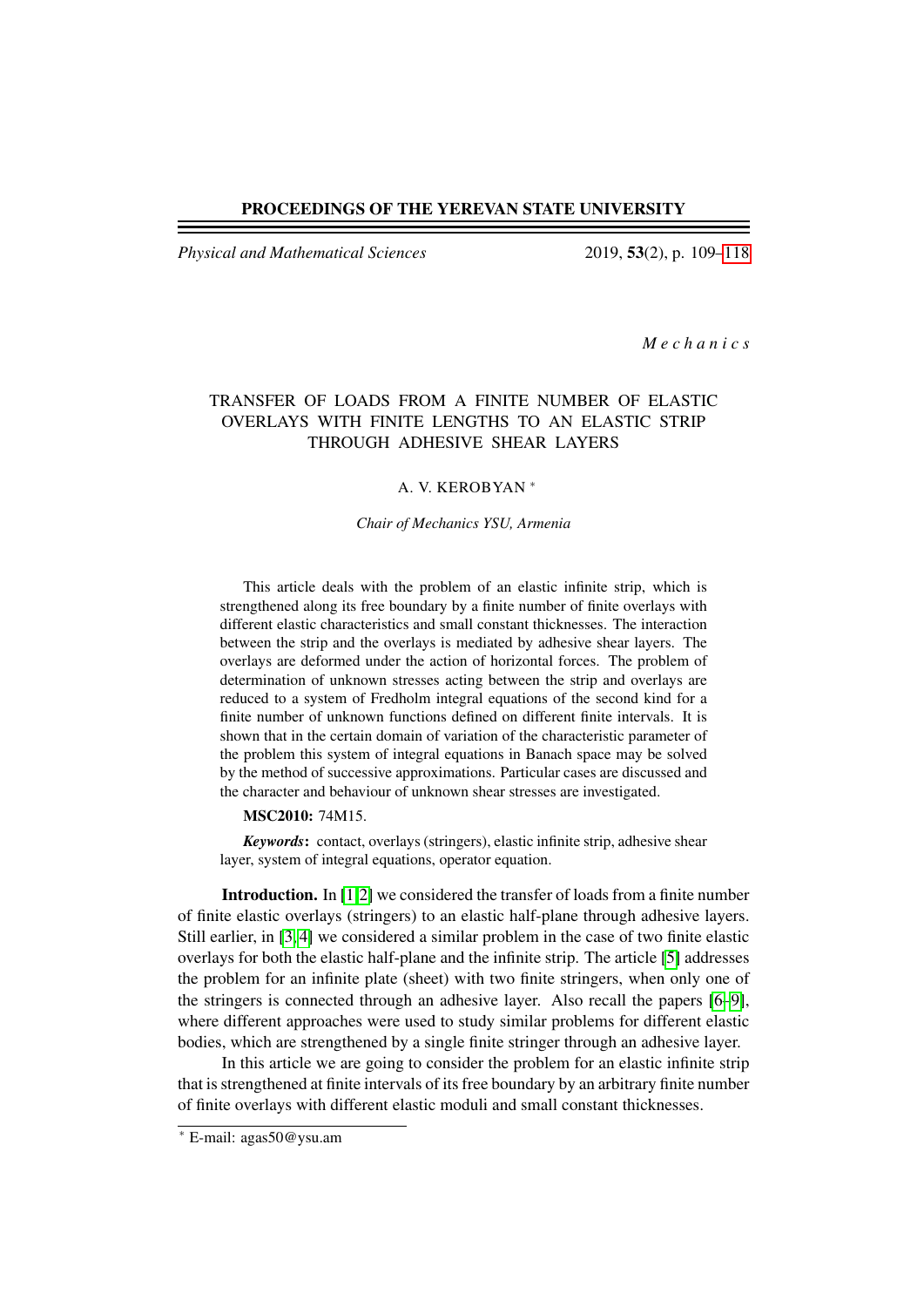110 A. V. KEROBYAN

Statement of the Problem and Obtaining the System of Integral Equations. Let an elastic infinite strip (plane deformation, with Young's modulus *E*, Poisson's ratio ν and thickness *H*) be rigidly attached to non-deformable foundation at its boundary  $y = -H$  and strengthened along its free boundary  $y = 0$  at the finite  $[a_j, b_j]$   $(b_j > a_j, b_j < a_{j+1})$  intervals by a finite number of finite overlays (stringers) of small constant thicknesses  $h_j$  ( $h_j \ll b_j - a_j$ ) and with elastic moduli *E<sup>j</sup>* (*hereinafter, the index j takes values in the range 1 to n, unless otherwise stated*). The interaction between the strip and the overlays is mediated by thin uniform elastic adhesive layers with Young's modulus  $E_k$ , Poisson's ratio  $v_k$  and small constant thickness  $h_k$ . The problem is to determine the distribution law of unknown stresses acting between the strip and the overlays, when concentrated forces  $P_j$ , are applied at one end points of overlays  $x = b_j$ , and directed along the *Ox* axis (see Figure).



The model of uniaxial strain state and the conditions of pure shear are assumed for the overlays (stringers) [\[10\]](#page-9-1) and the adhesive layers [\[6\]](#page-8-5), respectively. It is also assumed that only shear (tangential) stresses act between the strip and the overlays  $[1-9]$  $[1-9]$ .

With such assumptions, let write the horizontal displacements  $u(x,0)$  of the boundary points of the elastic strip in the form [\[3\]](#page-8-2):

<span id="page-1-0"></span>
$$
u(x,0) = \sum_{i=1}^{n} \int_{a_i}^{b_i} K(|x-s|) \,\tau_i(s) \, ds,\tag{1}
$$

when on the  $[a_j, b_j]$  segments of its free  $y = 0$  boundary there act shear (tangential) forces with intensities  $\tau_i(x)$ , respectively. In Eq. [\(1\)](#page-1-0)

<span id="page-1-2"></span>
$$
K(|x|) = \frac{1}{2\pi} \int_{-\infty}^{\infty} K_n(\sigma) e^{-i\sigma x} d\sigma,
$$
  
\n
$$
K_n(\sigma) = \frac{(2\chi + 1)[(\chi + 1)\sinh 2H|\sigma| + 2\chi H|\sigma|]}{2\mu |\sigma| [2\chi(\chi + 1)\cosh 2H\sigma + \chi^2(4H^2\sigma^2 + 1) + (\chi + 1)^2]},
$$
\n
$$
\chi = \frac{\lambda + \mu}{2\mu},
$$
\n(2)

 $\lambda$ ,  $\mu$  are Lame's constants of elasticity of the material of the strip.

Now, assuming that each differential element of the adhesive layers is in a condition of pure shear [\[1–](#page-8-0)[9\]](#page-8-6), the following conditions are obtained:

<span id="page-1-1"></span>
$$
u^{(j)}(x) - u(x,0) = k\tau_j(x), \quad a_j \le x \le b_j, \quad j = \overline{1,n},
$$
 (3)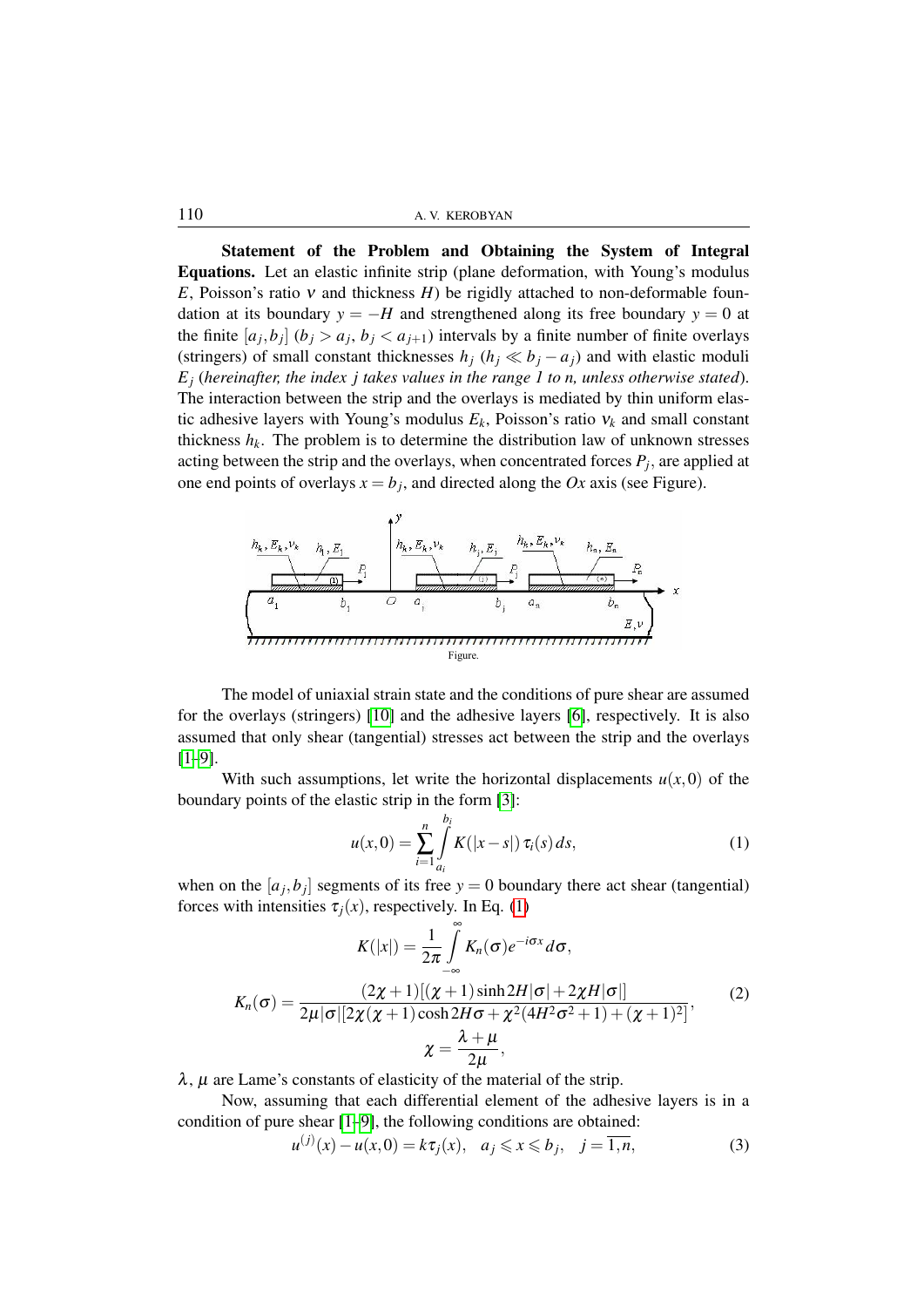where  $k = h_k/G_k$ ,  $G_k = E_k/2(1 + v_k)$ ,  $\tau_j(x) = G_k \gamma_k^{(j)}$  $f_k^{(J)}(x)$ .  $G_k$  is the shear modulus of the adhesive layers,  $u^{(j)}(x)$  are the horizontal displacements of the points of the elastic overlays on the  $[a_j, b_j]$  intervals,  $\tau_j(x)$  and  $\gamma_k^{(j)}$  $\chi_k^{(1)}(x)$  are the shear stresses and the shear strains in the adhesive layers on the  $[a_j, b_j]$  intervals, respectively.

Further, taking into account the above assumptions  $[1-10]$  $[1-10]$ , the equilibrium differential equations for overlays on the  $[a_j, b_j]$  finite intervals will be written in the following form:

$$
\frac{d^2u^{(j)}}{dx^2} = \frac{\tau_j(x)}{E_jh_j}, \quad a_j \leqslant x \leqslant b_j, \quad j = \overline{1,n},\tag{4}
$$

which, by virtue of [\(3\)](#page-1-1), can be written in the form:

<span id="page-2-0"></span>
$$
\frac{d^2u^{(j)}}{dx^2} - \gamma_j^2 u^{(j)}(x) = -\gamma_j^2 u(x,0), \ \ a_j \leq x \leq b_j,
$$
 (5)

where we have also the following boundary conditions:

<span id="page-2-1"></span>
$$
\left. \frac{du^{(j)}}{dx} \right|_{x=a_j} = 0, \quad \left. \frac{du^{(j)}}{dx} \right|_{x=b_j} = \frac{P_j}{E_j h_j}.
$$
\n<sup>(6)</sup>

Here  $\gamma_j^2 = 1/kE_j h_j$ ,  $j = \overline{1, n}$ .

The solutions of the boundary value problems [\(5\)](#page-2-0) and [\(6\)](#page-2-1) we obtaim in the form:

<span id="page-2-2"></span>
$$
u^{(j)}(x) = u_0^{(j)}(x) + \gamma_j^2 \int_{a_j}^{b_j} G_j(x, s) u(s, 0) ds, \quad a_j \le x \le b_j,
$$
 (7)

where  $u_0^{(j)}$  $\binom{0}{0}(x)$  are the general solutions of the homogenous equations corresponding to Eq. [\(5\)](#page-2-0) with the boundary conditions [\(6\)](#page-2-1) and have the form

$$
u_0^{(j)}(x) = \frac{P_j \cosh[\gamma_j(x-a_j)]}{\gamma_j E_j h_j \sinh[\gamma_j(b_j-a_j)]},
$$

and  $G_i(x, s)$  are Green's functions [\[11\]](#page-9-2):

$$
G_j(x,s) = \frac{1}{\gamma_j \sinh[\gamma_j(b_j - a_j)]} \begin{cases} \cosh \gamma_j(x - b_j) \cosh \gamma_j(s - a_j), & x > s, \\ \cosh \gamma_j(x - a_j) \cosh \gamma_j(s - b_j), & x < s. \end{cases}
$$

It is obvious, that the functions  $G_i(x, s)$  are continuous in both variables and are symmetric with respect to permutation of variables  $G_i(x, s) = G_i(s, x)$ .

Further, by virtue of [\(7\)](#page-2-2), from [\(3\)](#page-1-1) we obtain the following equations

<span id="page-2-3"></span>
$$
k\tau_j(x) + u(x,0) = \gamma_j^2 \int_{a_j}^{b_j} G_j(x,s)u(s,0) \, ds + u_0^{(j)}(x), \quad a_j \le x \le b_j, \quad j = \overline{1,n}. \tag{8}
$$

Now, by matching [\(1\)](#page-1-0) and [\(8\)](#page-2-3), we get a system of integral equations with respect to unknown shear stresses  $\tau_j(x)$ , which are specified in different finite  $[a_j, b_j]$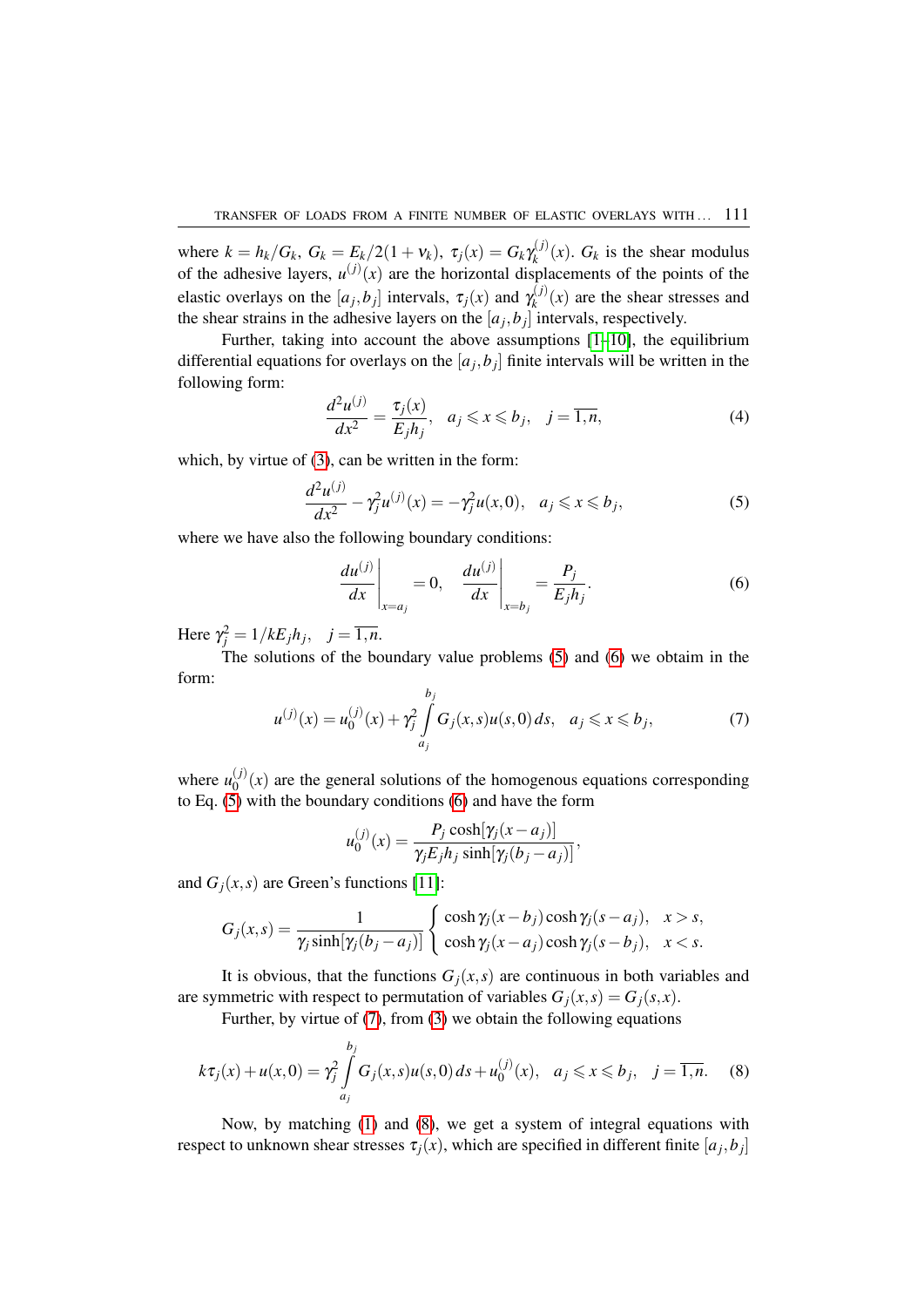intervals, in the form:

$$
\tau_j(x) + \frac{1}{k} \sum_{i=1}^n \int_{a_i}^{b_i} K(|x-s|) \tau_i(s) ds -
$$
  
 
$$
- \frac{\gamma_j^2}{k} \sum_{i=1}^n \int_{a_j}^{b_j} G_j(x, s) \left[ \int_{a_i}^{b_i} K(|s-t|) \tau_i(t) dt \right] ds = \frac{u_0^{(j)}(x)}{k}, \quad j = \overline{1, n}, \quad (9)
$$

or, changing the order of integration in double integrals, in the form:

$$
\tau_j(x) + \frac{1}{k} \sum_{i=1}^n \int_{a_i}^{b_i} K(|x-t|) \tau_i(t) dt - \frac{\gamma_j^2}{k} \sum_{i=1}^n \int_{a_i}^{b_i} \left[ \int_{a_j}^{b_j} G_j(x, s) K(|s-t|) ds \right] \tau_i(t) dt = \frac{u_0^{(j)}(x)}{k}.
$$
 (10)

Further, note that according to [\(2\)](#page-1-2) the kernel  $K(|x|)$  can be represented in the following form:

<span id="page-3-1"></span><span id="page-3-0"></span>
$$
K(|x|) = \frac{A_1}{\pi} \left( \ln \frac{1}{|A_1 x|} - C \right) + \frac{A_1}{\pi} R(x),\tag{11}
$$

where  $A_1 = \frac{2\chi + 1}{4\chi}$  $\frac{2x+1}{4\chi\mu} = \frac{2(1-\nu^2)}{E}$  $\frac{E}{E}$  and *C* is Euler's constant. In [\(11\)](#page-3-0) *R*(*x*) is the regular part of the kernel  $K(|x|)$  and has the form

$$
R(x) = \pi \sum_{n=1}^{\infty} (-1)^n \left[ \frac{(A_1 x)^{2n}}{\pi (2n)!} \left( \ln \frac{1}{|A_1 x|} + 1 + \frac{1}{2} + \dots + \frac{1}{2n} - C \right) - \frac{|A_1 x|^{2n-1}}{2(2n-1)!} \right] + \frac{1}{2A_1} \int_{-\infty}^{\infty} \frac{|(A_1 + |\sigma|)K_n(\sigma) - A_1|e^{-i\sigma x} d\sigma}{A_1 + |\sigma|},
$$

since

$$
K_n(\sigma) \sim A_1 |\sigma|^{-1}
$$
, as  $|\sigma| \to \infty$ . (12)

Now, by virtue of [\(11\)](#page-3-0), we can bring the system [\(10\)](#page-3-1) to the form:

<span id="page-3-2"></span>
$$
\tau_j(x) + \frac{A_1}{\pi k} \sum_{i=1}^n \int_{a_i}^{b_i} \left( \ln \frac{1}{A_1 |x - t|} - C \right) \tau_i(t) dt + \frac{A_1}{\pi k} \sum_{i=1}^n \int_{a_i}^{b_i} R(x - t) \tau_i(t) dt - \frac{\gamma_j^2 A_1}{\pi k} \sum_{i=1}^n \int_{a_i}^{b_i} \left[ \int_{a_j}^{b_j} G_j(x, s) \left( \ln \frac{1}{A_1 |s - t|} - C \right) ds \right] \tau_i(t) dt - \frac{\gamma_j^2 A_1}{\pi k} \sum_{i=1}^n \int_{a_i}^{b_i} \left[ \int_{a_j}^{b_j} G_j(x, s) R(s - t) ds \right] \tau_i(t) dt = \frac{u_0^{(j)}(x)}{k}.
$$
 (13)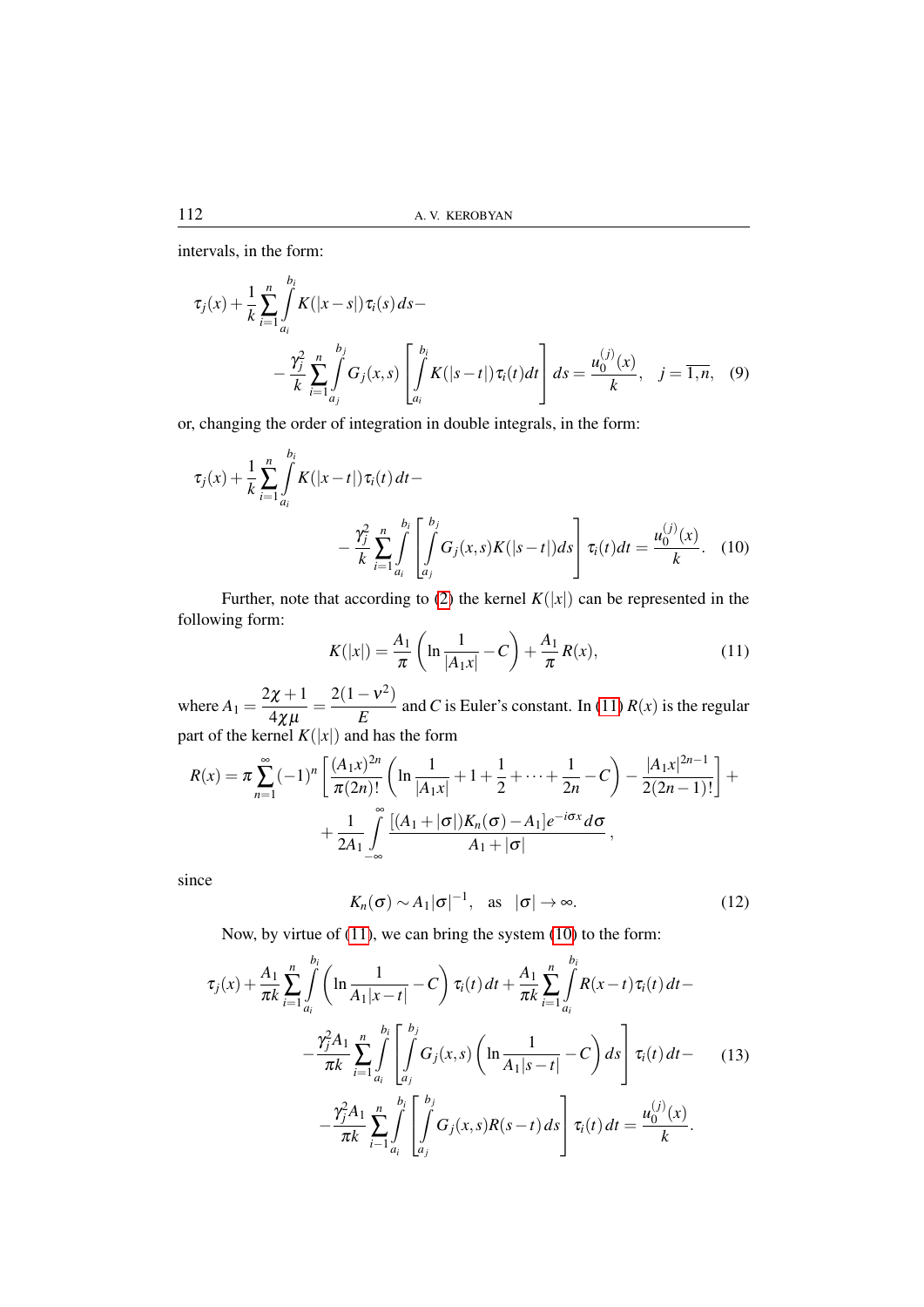Next, replacing the variables  $x$ ,  $s$  and  $t$  by  $ax$ ,  $as$  and  $at$  respectively, where  $a > 0$  is the coordinate of one of the endpoints of a certain overlay, we obtain the system [\(13\)](#page-3-2) in the following form:

$$
\psi_{j}(x) + \delta^{2} \sum_{i=1}^{n} \int_{\alpha_{i}}^{\beta_{i}} \ln \frac{1}{|x - t|} \psi_{i}(t) dt + \delta^{2} \sum_{i=1}^{n} \int_{\alpha_{i}}^{\beta_{i}} R_{*}(x - t) \psi_{i}(t) dt -
$$

$$
- a \gamma_{j}^{2} \delta^{2} \sum_{i=1}^{n} \int_{\alpha_{i}}^{\beta_{i}} \left[ \int_{\alpha_{j}}^{\beta_{j}} G_{j}(ax, as) \ln \frac{1}{|s - t|} ds \right] \psi_{i}(t) dt -
$$

$$
- a \gamma_{j}^{2} \delta^{2} \sum_{i=1}^{n} \int_{\alpha_{i}}^{\beta_{i}} \left[ \int_{\alpha_{j}}^{\beta_{j}} G_{j}(ax, as) R_{*}(s - t) ds \right] \psi_{i}(t) dt = \frac{a u_{0}^{(j)}(ax)}{k}.
$$
(14)

One can represent the system of integral equations [\(14\)](#page-4-0) in the following form:

<span id="page-4-1"></span><span id="page-4-0"></span>
$$
\psi_j(x) + \delta^2 \sum_{i=1}^n \int_{\alpha_i}^{\beta_i} L_j(x, t) \psi_i(t) dt = f_0^{(j)}(x), \quad \alpha_j \leqslant x \leqslant \beta_j, \quad j = \overline{1, n}, \qquad (15)
$$

where

$$
L_j(x,t) = \ln \frac{1}{|x-t|} + R_*(x-t) -
$$
  
\n
$$
\beta_j
$$
\n
$$
-a\gamma_j^2 \int_{\alpha_j}^{\beta_j} G_j(ax, as) \ln \frac{1}{|s-t|} ds - a\gamma_j^2 \int_{\alpha_j}^{\beta_j} G_j(ax, as) R_*(s-t) ds, \quad (16)
$$
\n
$$
f_0^{(j)}(x) = \frac{a u_0^{(j)}(ax)}{k} = \frac{P_j a \gamma_j \cosh[a\gamma_j(x-\alpha_j)]}{\sinh[a\gamma_j(\beta_j-\alpha_j)]},
$$
\n
$$
\delta^2 = aA_1/\pi k, \ \alpha_j = a_j/a, \ \beta_j = b_j/a, \ \psi_j(x) = a\tau_j(ax), \ R_*(z) = R(az),
$$

*R*<sup>∗</sup>(*z*) is a square integrable function.

Note that the system [\(10\)](#page-3-1) or [\(15\)](#page-4-1) has been obtained by the changing the order of integration, the validity of which follows from the Fubini's theorem [\[11\]](#page-9-2), as well as from the equalities

<span id="page-4-2"></span>
$$
\int_{\alpha_j}^{\beta_j} G_j(ax, as) ds = \frac{1}{a\gamma_j^2},
$$
\n(17)

which, in turn, follow from the equalities  $[1, 2]$  $[1, 2]$ :

$$
\int_{a_j}^{b_j} G_j(x, s) \cos \left[ \frac{m \pi (s - a_j)}{b_j - a_j} \right] ds =
$$
\n
$$
= \frac{(b_j - a_j)^2}{(b_j - a_j)^2 \gamma_j^2 + m^2 \pi^2} \cos \left[ \frac{m \pi (x - a_j)}{b_j - a_j} \right], \quad m = 0, 1, 2, \dots, \quad (18)
$$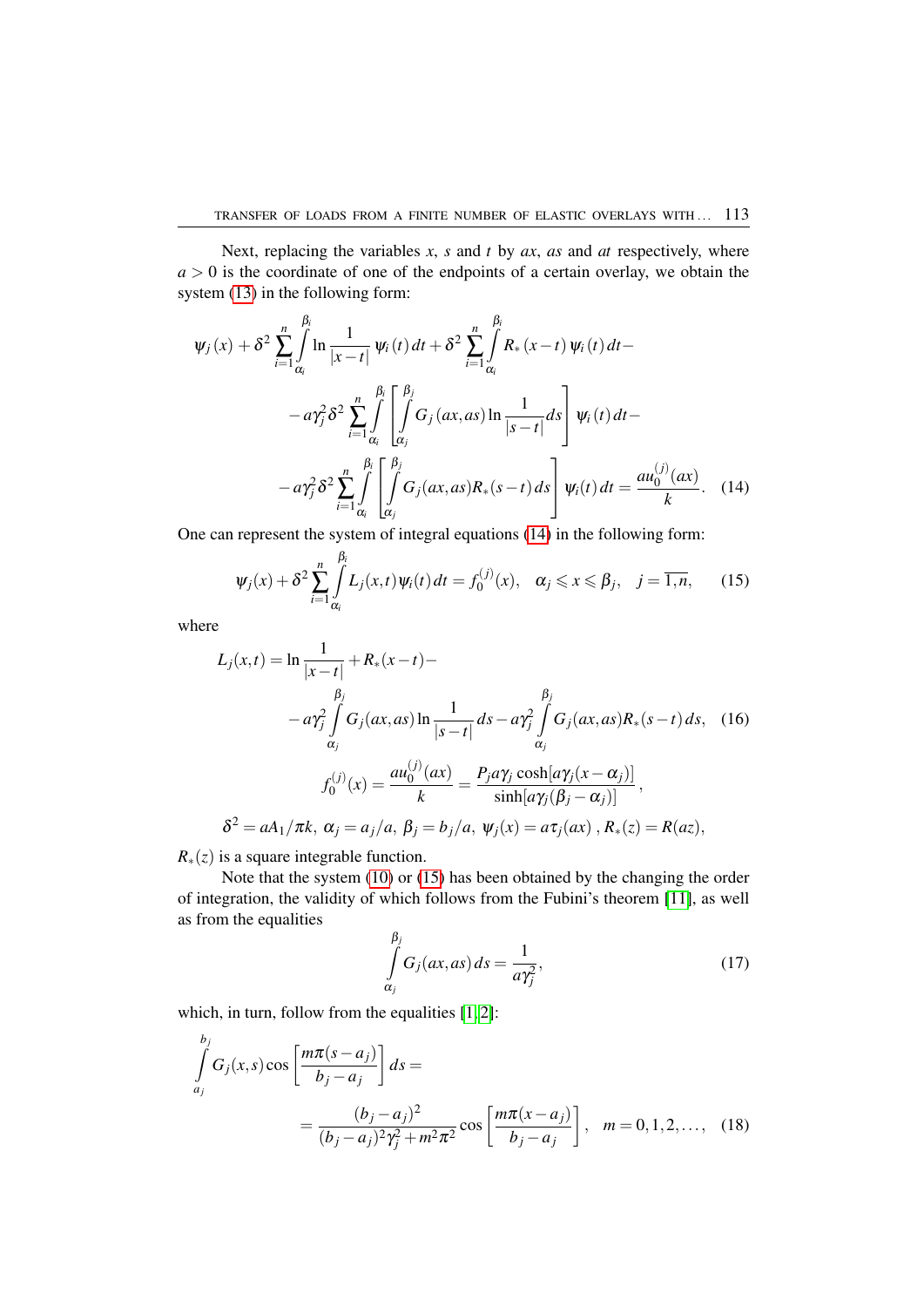where the functions  $\cos \left[\frac{m\pi(x-a_j)}{l}\right]$ *b<sup>j</sup>* −*a<sup>j</sup>*  $\Big]$ ,  $m = 0, 1, 2, \ldots$ , form full orthogonal systems in the spaces  $L_2(a_j, b_j)$ . Note [\[11\]](#page-9-2) that the symmetric completely continuous integral operator *B*:

$$
B\varphi = \int\limits_a^b G(x,s)\varphi(s)\,ds,
$$

which acts in the space  $L_2(a,b)$ , is an inverse of the operator  $D = -d^2/dx^2 + \gamma^2 I$ . Below the Fubini's theorem will be used without special mention.

Also note that the system [\(15\)](#page-4-1) has been obtained without using the equilibrium conditions imposed on the overlays

<span id="page-5-0"></span>
$$
\int_{\alpha_j}^{\beta_j} \psi_j(ax) dx = P_j.
$$
\n(19)

In the system [\(15\)](#page-4-1), the conditions [\(19\)](#page-5-0) are satisfied automatically due to the following relations

$$
\int_{\alpha_j}^{\beta_j} f_0^{(j)}(x) dx = P_j/a.
$$

These can be easily verified by integrating the equations [\(15\)](#page-4-1) from  $\alpha_j$  to  $\beta_j$ , then changing the order of integration in resulting double integrals and taking into account the equalities

$$
\int_{\alpha_j}^{\beta_j} L_j(x,t) \, dx = 0,
$$

which follow from  $(18)$ .

Thus, the solution of the problem is reduced to solving the system [\(15\)](#page-4-1) of Fredholm integral equations of the second kind with kernels squarely integrable in two variables and with right-hand sides which are the solutions of the problem in the case of rigid base.

From the system [\(15\)](#page-4-1), it is easy to see that at the end points of overlays  $x = \alpha_j$ and  $x = \beta_j$  the values of unknown shear stresses  $\psi_j(x)$  are finite.

Investigation of Solvability of the system of Integral Equations [\(15\)](#page-4-1). Further, write system [\(15\)](#page-4-1) in the following form:

<span id="page-5-1"></span>
$$
\varphi + T \varphi = g_0,\tag{20}
$$

where

$$
\varphi = \left(\begin{array}{c} \psi_1 \\ \psi_2 \\ \vdots \\ \psi_n \end{array}\right), \quad g_0 = \left(\begin{array}{c} f_0^{(1)} \\ f_0^{(2)} \\ \vdots \\ f_0^{(n)} \end{array}\right), \quad T = \left(\begin{array}{ccc} \delta^2 k_{11} & \delta^2 k_{12} & \dots & \delta^2 k_{1n} \\ \delta^2 k_{21} & \delta^2 k_{22} & \dots & \delta^2 k_{2n} \\ \vdots & & & \\ \delta^2 k_{n1} & \delta^2 k_{n2} & \dots & \delta^2 k_{nn} \end{array}\right),
$$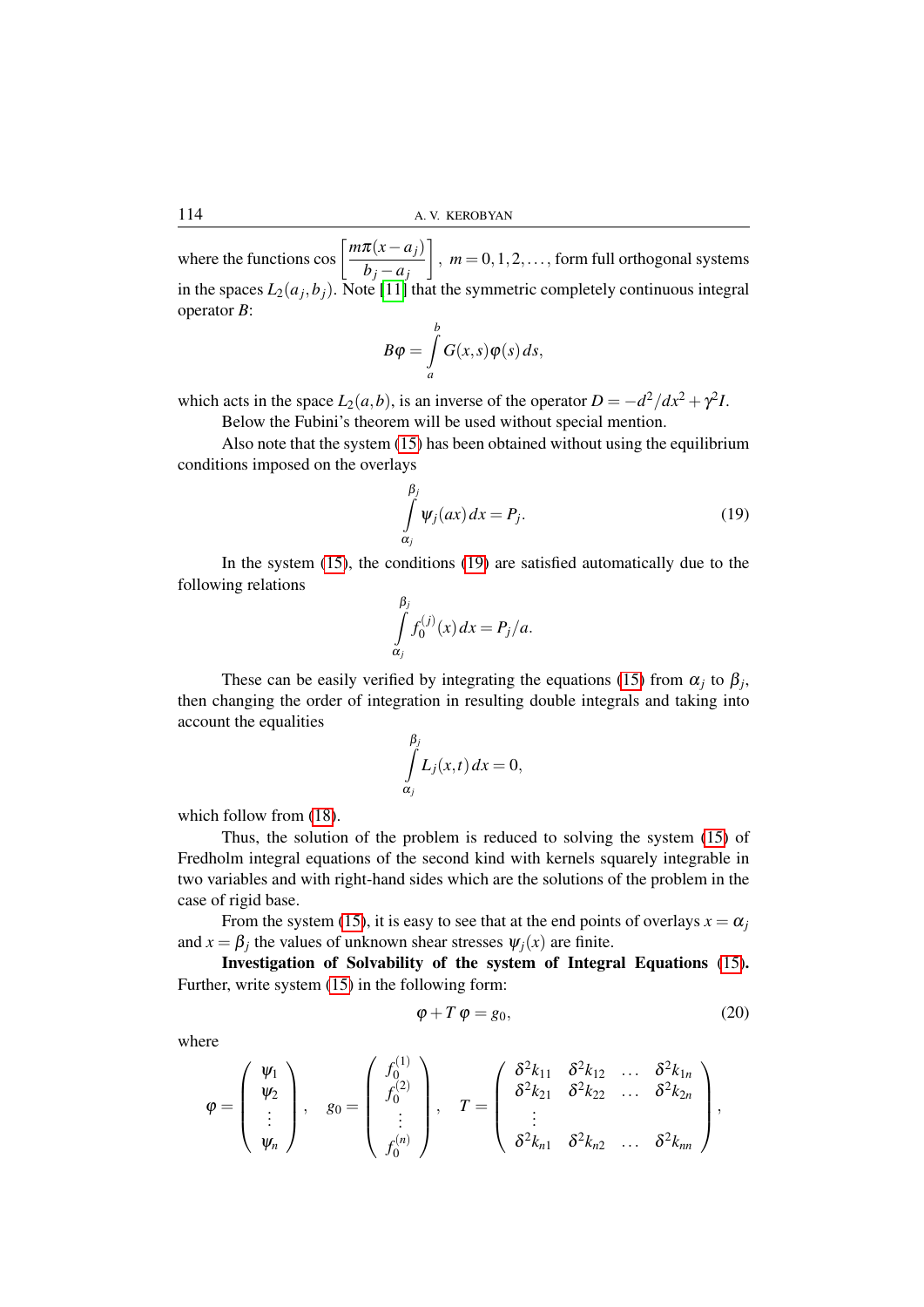<span id="page-6-1"></span>
$$
k_{ji}\psi_i = \int\limits_{\alpha_i}^{\beta_i} L_j(x,t)\psi_i(t) dt, \quad j, i = \overline{1,n}.
$$
 (21)

Now consider Eq. [\(20\)](#page-5-1) in Banach space by dint of vector-functions  $\left( X_1 \right)$ 

$$
X = \begin{pmatrix} X_2 \\ \vdots \\ X_n \end{pmatrix}
$$
, where  $X_j \in L_2(\alpha_j, \beta_j)$ , and with the norm:  

$$
\| \mathbf{V} \|_{\mathbf{V}} \leq \|\mathbf{V}\|_{\mathbf{V}} \leq \|\mathbf{V}\|_{\mathbf{V}} \leq \|\mathbf{V}\|_{\mathbf{V}} \leq \|\mathbf{V}\|_{\mathbf{V}} \leq \|\mathbf{V}\|_{\mathbf{V}} \leq \|\mathbf{V}\|_{\mathbf{V}} \leq \|\mathbf{V}\|_{\mathbf{V}} \leq \|\mathbf{V}\|_{\mathbf{V}} \leq \|\mathbf{V}\|_{\mathbf{V}} \leq \|\mathbf{V}\|_{\mathbf{V}} \leq \|\mathbf{V}\|_{\mathbf{V}} \leq \|\mathbf{V}\|_{\mathbf{V}} \leq \|\mathbf{V}\|_{\mathbf{V}} \leq \|\mathbf{V}\|_{\mathbf{V}} \leq \|\mathbf{V}\|_{\mathbf{V}} \leq \|\mathbf{V}\|_{\mathbf{V}} \leq \|\mathbf{V}\|_{\mathbf{V}} \leq \|\mathbf{V}\|_{\mathbf{V}} \leq \|\mathbf{V}\|_{\mathbf{V}} \leq \|\mathbf{V}\|_{\mathbf{V}} \leq \|\mathbf{V}\|_{\mathbf{V}} \leq \|\mathbf{V}\|_{\mathbf{V}} \leq \|\mathbf{V}\|_{\mathbf{V}} \leq \|\mathbf{V}\|_{\mathbf{V}} \leq \|\mathbf{V}\|_{\mathbf{V}} \leq \|\mathbf{V}\|_{\mathbf{V}} \leq \|\mathbf{V}\|_{\mathbf{V}} \leq \|\mathbf{V}\|_{\mathbf{V}} \leq \|\mathbf{V}\|_{\mathbf{V}} \leq \|\mathbf{V}\|_{\mathbf{V}} \leq \|\mathbf{V}\|_{\mathbf{V}} \leq \|\mathbf{V}\|_{\mathbf{V}} \leq \|\mathbf{V}\|_{\mathbf{V}} \leq \|\mathbf{V}\|_{\mathbf{V}} \leq \|\mathbf{V}\|_{\mathbf{V}} \leq \|\mathbf{V}\|_{\mathbf{V}} \leq \|\mathbf{V}\|_{\mathbf{V}} \leq \|\mathbf{V}\|_{\mathbf{V}} \le
$$

$$
||X|| = \max \left\{ ||X_1||_{L_2(\alpha_1,\beta_1)}, ||X_2||_{L_2(\alpha_2,\beta_2)}, \ldots, ||X_n||_{L_2(\alpha_n,\beta_n)} \right\}.
$$

 $L_2(\alpha_j, \beta_j)$  are spaces of square integrable functions, specified on the intervals  $(\alpha_j, \beta_j)$ . Operators  $k_{ji}$ ,  $j, i = 1, n$ , act as follows:  $k_{ji}$  :  $L_2(\alpha_i, \beta_i) \rightarrow L_2(\alpha_j, \beta_j)$ .

Obviously, the operator *T* acts in the *B* space and is Fredholm's operator. The operational Eq. [\(20\)](#page-5-1) in the *B* space can be solved by the method of successive approximations, if  $||T|| < 1$ , where

$$
||T|| = \max \left\{ \delta^2 \left( ||k_{11}|| + \cdots + ||k_{1n}|| \right), \ldots, \delta^2 \left( ||k_{n1}|| + \cdots + ||k_{nn}|| \right) \right\}.
$$

That is, the condition  $||T|| < 1$  will be satisfied, if

$$
\delta^2(||k_{11}|| + \cdots + ||k_{1n}||) < 1, \ \delta^2(||k_{21}|| + \cdots + ||k_{2n}||) < 1, \ldots, \n\delta^2(||k_{n1}|| + \cdots + ||k_{nn}||) < 1. \tag{22}
$$

Then the solution of Eq. [\(20\)](#page-5-1) will be written in the form:

<span id="page-6-0"></span>
$$
\varphi = (I+T)^{-1}g_0 = \sum_{m=0}^{\infty} (-1)^m T^m g_0.
$$

Now determine the values of  $\delta^2$  parameter, for which the conditions [\(22\)](#page-6-0) will be satisfied. From [\(21\)](#page-6-1), by virtue of Cauchy–Bunyakovski inequality, we get:

$$
\|k_{ji}\| \leqslant e_{ji}, \quad e_{ji} = \left(\int\limits_{\alpha_i}^{\beta_i} \int\limits_{\alpha_j}^{\beta_j} L_j^2(x,t) \, dx \, dt\right)^{\frac{1}{2}}, \quad j, i = \overline{1, n}.\tag{23}
$$

The expressions for  $e_{ji}$ , are difficult to calculate, so, we will estimate them. As will be justified below, the following estimates take place:

<span id="page-6-2"></span>
$$
e_{ji} < \frac{l_j}{2} \left( \int\limits_{\alpha_i}^{\beta_i} \int\limits_{\alpha_j}^{\beta_j} \ln^2 |x - t| \, dx \, dt \right)^{\frac{1}{2}} + \frac{l_j}{2} \left( \int\limits_{\alpha_i}^{\beta_i} \int\limits_{\alpha_j}^{\beta_j} R_*^2(x - t) \, dx \, dt \right)^{\frac{1}{2}}, \quad l_j = \beta_j - \alpha_j. \tag{24}
$$

First, let us get the estimate [\(24\)](#page-6-2) in the case of  $i = j$ . To this end, recall that in the Eq. [\(18\)](#page-4-2), as mentioned above, the functions  $\cos[m\pi(x-\alpha_j)/l_j]$ ,  $m=0,1,2,...$ constitute full orthogonal systems in the spaces  $L_2(\alpha_j, \beta_j)$ . Then, according to Parseval's equality, we have (since  $L_{j0} = 0$ )

$$
\frac{2}{l_j} \int_{\alpha_j}^{\beta_j} L_j^2(x, t) dx = \sum_{m=1}^{\infty} L_{jm}^2(t), \quad \alpha_j < t < \beta_j,
$$
 (25)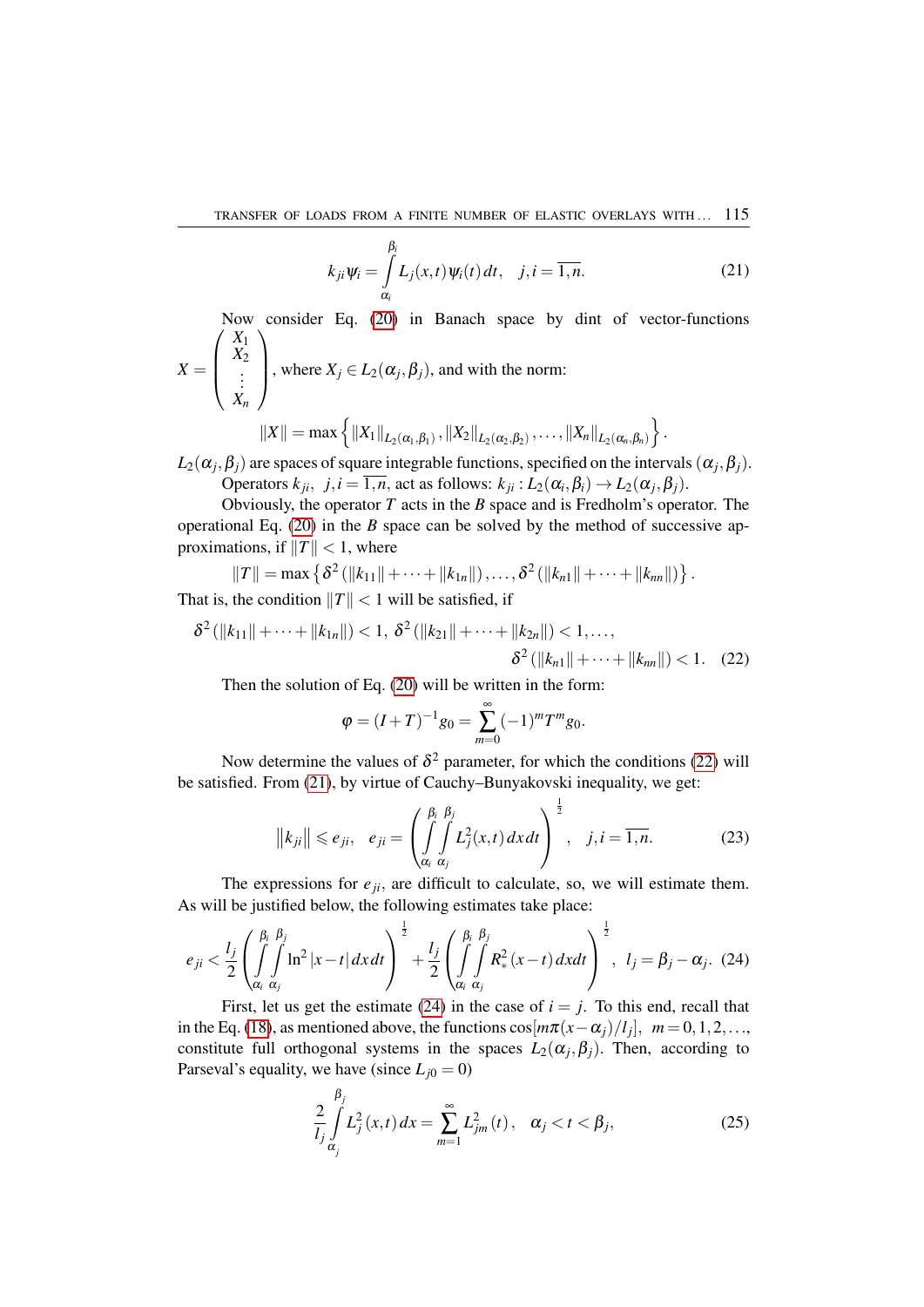where

$$
L_{jm}(t) = \int_{\alpha_j}^{\beta_j} L_j(x,t) \cos \left[\frac{m\pi (x-\alpha_j)}{l_j}\right] dx, \quad m = 1, 2, ...
$$

Further, according to [\(18\)](#page-4-2), we have

$$
L_{jm}(t) = \left(1 - \frac{\gamma_1^2 l_j^2}{\gamma_1^2 l_j^2 + m^2 \pi^2}\right) \eta_{jm}(t), \quad m = 1, 2, \ldots,
$$

where

$$
\eta_{jm}(t) = \int\limits_{\alpha_j}^{\beta_j} \left[ \ln \frac{1}{|x-t|} + R_*(x-t) \right] \cos \left[ \frac{m\pi (x-\alpha_j)}{l_j} \right] dx, \ m = 1, 2, \ldots
$$

Therefore,

$$
\frac{2}{l_j}\int_{\alpha_j}^{\beta_j}L_j^2(x,t)\,dx = \sum_{m=1}^{\infty}\left(1-\frac{\gamma_j^2l_j^2}{\gamma_j^2l_j^2+m^2\pi^2}\right)^2\eta_{jm}^2(t) < \sum_{m=1}^{\infty}\eta_{jm}^2(t),\\ \alpha_j < t < \beta_j.
$$

On the other hand, by virtue Cauchy–Bunyakovski inequality, we obtain

$$
\sum_{m=1}^{\infty} \eta_{jm}^2(t) \le \frac{l_j}{2} \int_{\alpha_j}^{\beta_j} \left[ \ln \frac{1}{|x-t|} + R_*(x-t) \right]^2 dx.
$$

Finally, applying the Cauchy inequality, we get:

$$
e_{jj} < \frac{l_j}{2} \left( \int\limits_{\alpha_j}^{\beta_j} \int\limits_{\alpha_j}^{\beta_j} \ln^2 |x - t| \, dx \, dt \right)^{\frac{1}{2}} + \frac{l_j}{2} \left( \int\limits_{\alpha_j}^{\beta_j} \int\limits_{\alpha_j}^{\beta_j} R_*^2(x - t) \, dx \, dt \right)^{\frac{1}{2}}.
$$

The estimates [\(24\)](#page-6-2) for  $e_{ji}$ ,  $j \neq i$ , one can obtain in a similar way. Then the conditions [\(22\)](#page-6-0) will be satisfied if

$$
\delta^2 < \left(\sum_{i=1}^n e_{j_i}\right)^{-1} = e_j. \tag{26}
$$

Therefore, we have obtained the condition of realization of [\(22\)](#page-6-0) in the form  $\delta^2$  < min (*e*<sub>1</sub>, *e*<sub>2</sub>,...,*e*<sub>*n*</sub>), where *e*<sub>*j*</sub> are positive numbers, less than unity.

The values of unknown shear stresses  $\psi_i(x)$  at the end points  $x = \alpha_i$  and  $x = \beta_i$ of overlays one can obtain from system [\(15\)](#page-4-1).

It may be appropriate to note that comprehensive and deep numerical analysis for the elastic half-plane in cases of  $n = 1, 2$  are presented in [\[1\]](#page-8-0). Without going into details, note that some still unpublished numerical results of analyzing the system of integral equations [\(15\)](#page-4-1) with  $n = 1, 2$  in some particular cases with the matching values of the characteristic parameters correspond to the calculated results presented in [\[1\]](#page-8-0) (see Figs. 4, 5 and Fig. 7 in [\[1\]](#page-8-0)).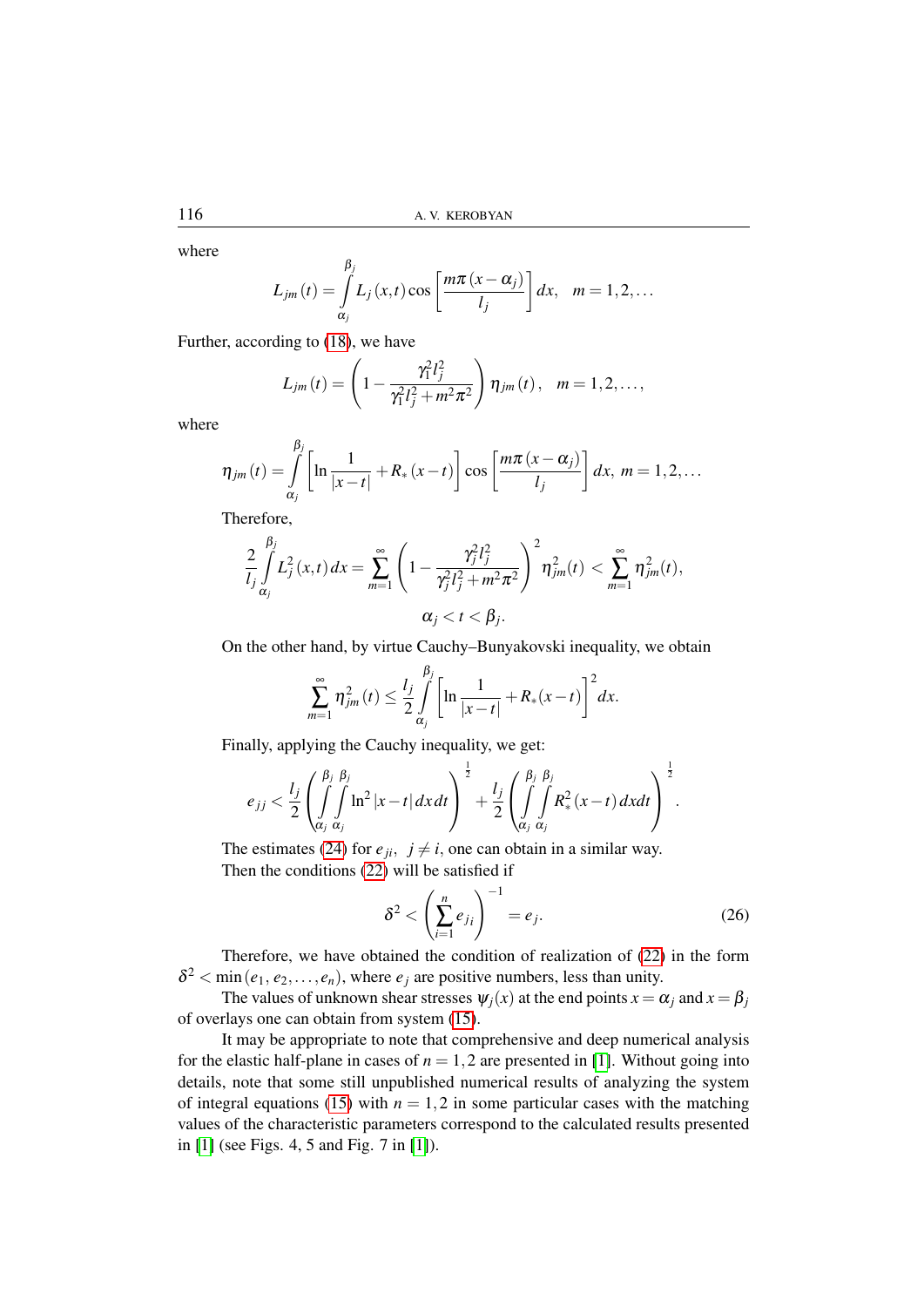Conclusion. To study the changes in the law of distribution of unknown shear stresses depend on the characteristic parameters of the problem, this article presents an effective solution to the problem in question. The problem is reduced to solving a finite system of Fredholm integral equations of the second kind, which can be solved by the method of successive approximations. The solution of the problem in question can also be reduced to solving a finite system of singular integro-differential equations of the second kind with a Cauchy kernel and with certain boundary conditions. Its solutions can be constructed using Chebishev's orthogonal polynomials of second kind using the method given in [\[3\]](#page-8-2).

*A brief account on the presented work has been reported at the IX International Conference on the problem of dynamics of interaction of deformable media [\[12\]](#page-9-3).*

> *Received 23.10.2018 Reviewed 15.01.2019 Accepted 02.04.2019*

#### **REFERENCES**

- <span id="page-8-0"></span>1. Kerobyan A.V., Sahakyan K.P. Loads Transfer from Finite Number Finite Stringers to an Elastic Half-Plane Through Adhesive Shear Layers. *Proceedings of NAS RA. Mechanics*, 70:3 (2017), 39–56 (in Russian).
- <span id="page-8-1"></span>2. Kerobyan A.V. *Contact Problem for an Elastic Half-Plane with Finite Number Finite Elastic Overlays in the Presence of Shear Interlayers. Topical Problems of Continuum Mechanics.* Proceedings of IV Inter. Conference. Yer. (2015), 241–245 (in Russian).
- <span id="page-8-2"></span>3. Kerobyan A.V. Contact Problems for an Elastic Strip and the Infinite Plate with Two Finite Elastic Overlays in the Presence of Shear Interlayers. *Proceedings of NAS RA, Mechanics*, 67:1 (2014), 22–34 (in Russian).
- <span id="page-8-3"></span>4. Kerobyan A.V. About Contact Problems for an Elastic Half-Plane and the Infinite Plate with Two Finite Elastic Overlays in the Presence of Shear Interlayers. *Proceedings of the YSU. Physical and Mathematical Sciences*, 2 (2015), 30–38.
- <span id="page-8-4"></span>5. Grigoryan E.Kh., Kerobyan A.V., Shahinyan S.S. The Contact Problem for the Infinite Plate with Two Finite Stringers One from Which is Glued, Other is Ideal Conducted. *Proceedings of NAS RA. Mechanics*, 55:2 (2002), 14–23 (in Russian).
- <span id="page-8-5"></span>6. Lubkin J.L., Lewis L.C. Adhesive Shear Flow for an Axially Loaded, Finite Stringer Bonded to an Infinite Sheet. *Quarterly Journal of Mechanics and Applied Mathematics*, XXIII (1970), 521–533.
- 7. Kerobyan A.V., Sarkisyan V.S. *The Solution of the Problem for an Anisotropic Half-Plane on the Boundary of which Finite Length Stringer is Glued*. Proceedings of the Scientific Conference, Dedicated to the 60th Anniversary of the Pedagogical Institute of Gyumri. Gyumri: Vysshaya Shkola, 1 (1994), 73–76 (in Russian).
- 8. Grigoryan E.Kh. On Solution of Problem for an Elastic Infinite Plate, One the Surface of which Finite Length Stringer is Glued. *Proceedings of NAS RA. Mechanics*, 53:4 (2000), 11–16 (in Russian).
- <span id="page-8-6"></span>9. Sarkisyan V.S., Kerobyan A.V. On the Solution of the Problem for Anisotropic Half-Plane on the Edge of which a Nonlinear Deformable Stringer of Finite Length is Glued. *Proceedings of NAS RA. Mechanics*, 50:3–4 (1997), 17–26 (in Russian).